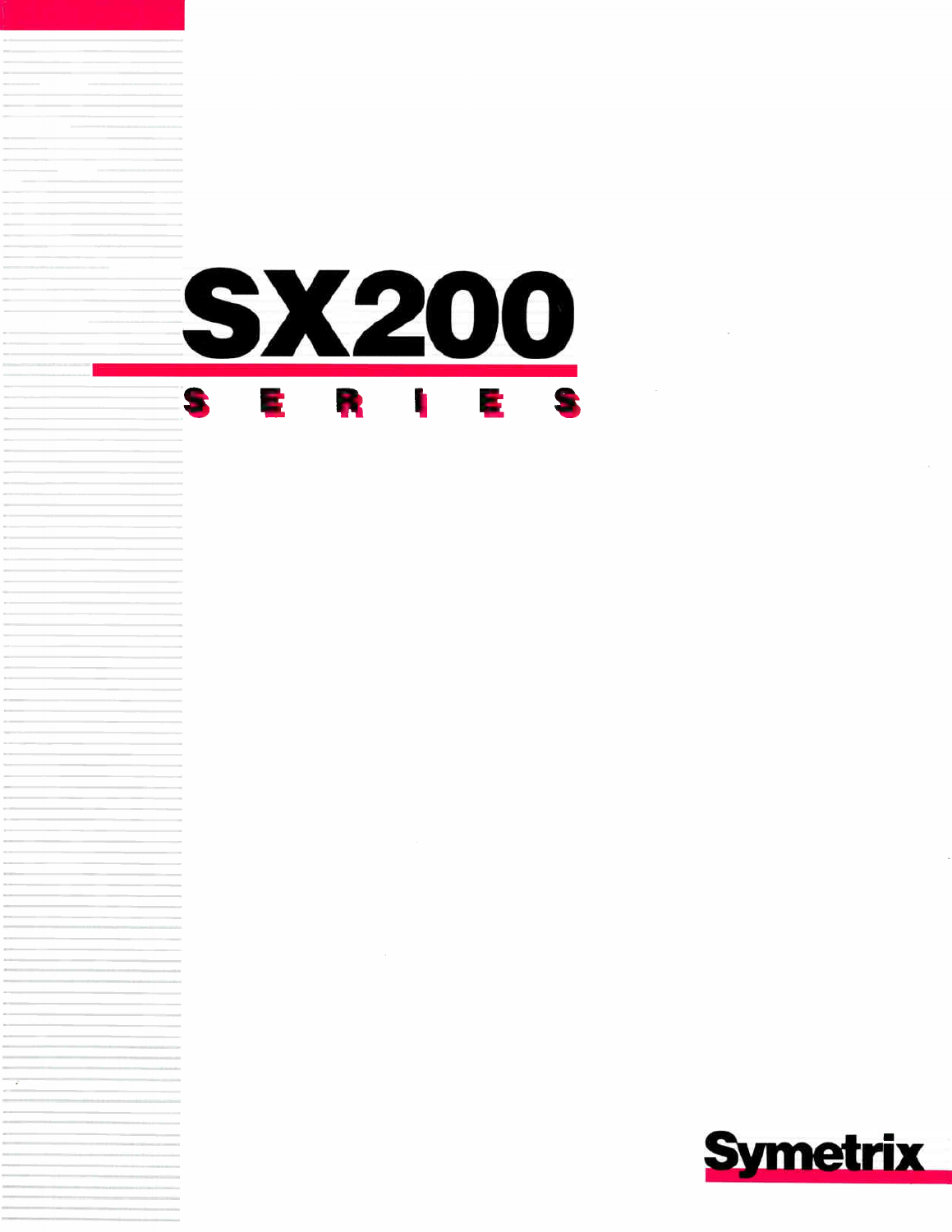



The Model SX201 Parametric Equalizer/Preamp is a high performance studio quality parametric equalizer/notch filter designed to handle both low level and line level inputs. Three fully parametric bands of equalization are provided, with  $+15dB$  boost and  $-30dB$  cut capability, allowing the SX201 to be used for both creative and corrective equalization. Overlapping frequency controls cover the entire audio range, from 16Hz to 20kHz. Bandwidth is continuously variable from .05 octave (for deep notch filtering), to 3.3 octaves (for smooth tone shaping). Distinguished by its superb sonic integrity, extremely low noise and low distortion performance, the SX201 delivers uncompromising quality in a remarkably compact package.

With separate line and preamp inputs, nearly any signal level may be used with the SX201. The line level input

provides both balanced or unbalanced terminations, for levels ranging from a nominal  $-10$  to  $+8$ . The preamp input is unbalanced, and is intended for use with low level signals, such as those from synthesizers, guitars, and electronic drums. The overall input level control allows the operator to set internal signal levels to match boost/cut conditions. To meet the demands of sensitive equalization and critical notch filtering, high headroom, high slew rate active devices are used throughout the SX201 to deliver the best possible dynamic range and superb audio quality. Separate balanced and unbalanced output line drivers, capable of  $+18$ dBm and  $+24$ dBm respectively, are provided.





The Model SX202 Dual Microphone Preamplifier is an ultra clean two channel stereo/mono preamp, intended for use in the most critical digital and analogue recording situations. However, the SX202 is ideally suited for broadcast use, and for general purpose paging and public address applications.

Built around the same chip used in a well-known recording console widely acclaimed for its exceptional sound quality, the SX202 makes world-class performance affordable. Used in place of older preamp designs, the SX202 offers substantial sonic improvements with its solid stereo imaging (less than 10° phase shift at 20kHz), excellent transient handling (its positive and negative slew rates are symmetrical), very low noise (approaching the theoretical limit), and almost unmeasurable distortion  $(.007\%)$ .

### Features

Features

**EQ and notch filter Preamp input Balanced in/out**  $\blacksquare$  Unbalanced in/out

- **Exceptional sonic performance**
- $\blacksquare$  +48 volt phantom powering
- **Input levels to**  $+14dBv$
- $\blacksquare$  L, R, and L, + R outputs

Its unique combination of features and performance make the SX202 a very versatile product, designed to deliver superior performance in a wide variety of circumstances. Variable gain inputs, with 15dB pads, allow the SX202 to handle any input up to  $+14$ dBv. Switchable + 48 volt phantom powering is included for professional condenser microphones. One channel is equipped with a polarity switch, to correct for improperly wired cables or unresolvable mic placement problems. In addition to the individual outputs from each preamp, a left  $+$  right output is included to provide a combined, mono feed. Balanced/ unbalanced line drivers are on 3-conductor  $\frac{1}{4}$ " (TRS) connectors, and are capable of + 24dBm and +18dBm respectively.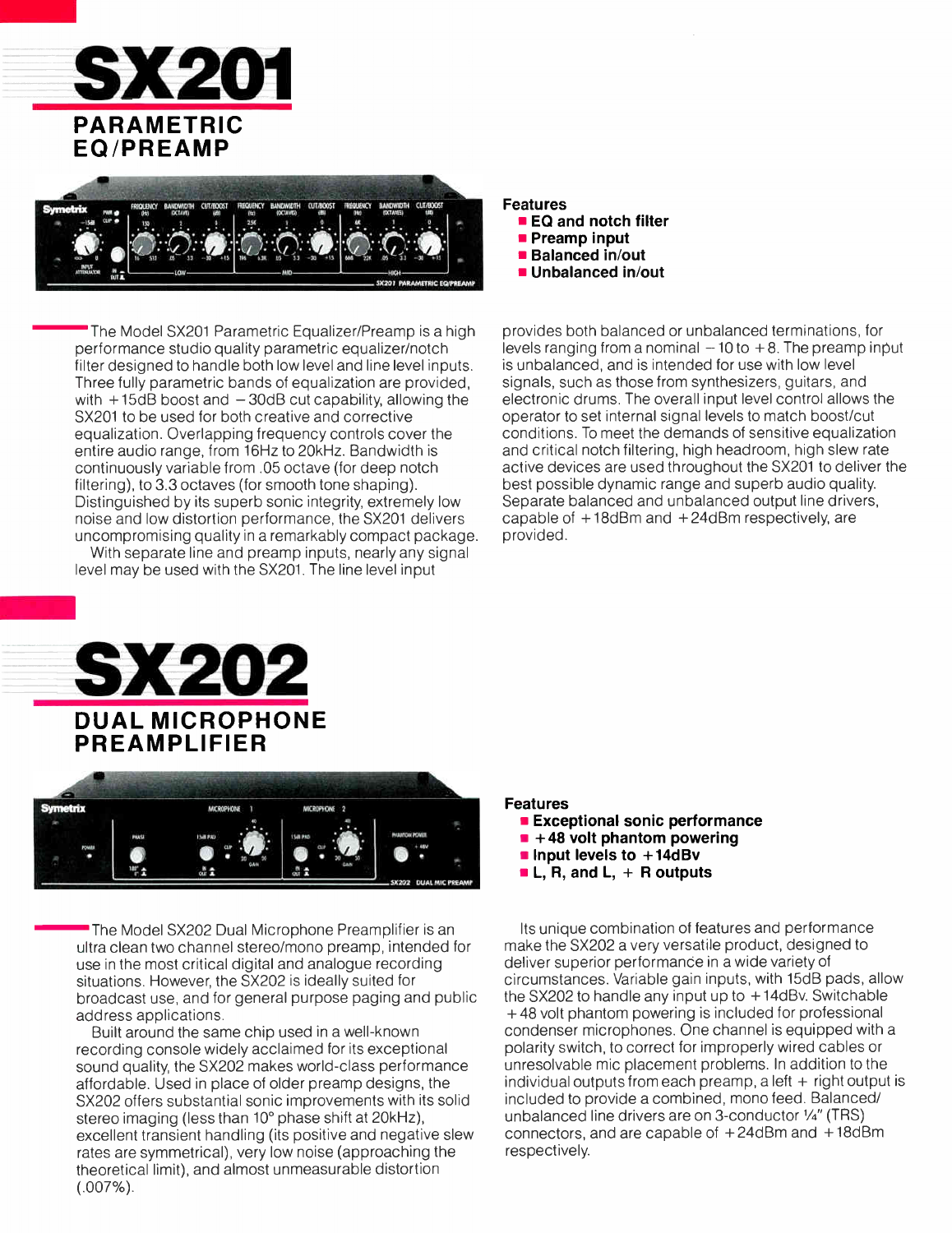| <b>Specifications</b>                               | <b>SX201</b>                             | <b>SX202</b>                         | <b>SX203</b>                              | <b>SX204</b>                           |
|-----------------------------------------------------|------------------------------------------|--------------------------------------|-------------------------------------------|----------------------------------------|
| Freq. Response<br>$+0$ d $B, -1$ d $B$              | 20-20kHz                                 | 20-20kHz                             | 300-3kHz <sup>2</sup>                     | 20-20kHz                               |
| THD, 1kHz, 600 ohms<br>0dBm<br>$+24dBm$             | .01<br>.02                               | .007<br>.02                          | .2 <sup>2</sup><br>.3                     | .01<br>.02                             |
| Input Type <sup>1</sup><br>Connector<br>Max. Level  | A. B<br>V <sub>4</sub> " TRS<br>$+18dBv$ | Α<br>$XLR-3$<br>$+14dBv$             | C<br><b>RJ-11</b><br>N/A                  | A<br>$\frac{1}{4}$ TRS<br>$+18$ d $Bv$ |
| Output Type <sup>1</sup><br>Connector<br>Max. Level | Α<br>$\frac{1}{4}$ " TRS<br>$+24dBm$     | Α<br>$\frac{1}{4}$ " TRS<br>$+24dBm$ | Α<br>V <sub>4</sub> " TRS/TS<br>$+24/+18$ | A<br>Va" TRS<br>$+24dBm$               |
| <b>S/N Ratio</b><br>$-40$ in/0 out<br>0 in/max out  | 101dB                                    | 97dB<br>115dB                        | $>80$ d $B$ <sup>2.4</sup>                | 95dB                                   |
| Gain                                                | unity                                    | 50dB                                 | 23dB <sup>3</sup>                         | 20dB                                   |

Note 1 - Type A: Balanced/unbalanced low impedance transformerless Type B: Unbalanced

Type C: RJ-11 telephone line connection

Note 2 - Telephone line limitations affect these specifications

Note 3 - Gain available, telephone line in to line level out

Note  $4 - 600 \Omega$  termination, unity gain

N/A - Not Applicable

# SX200 Series Accessories



included.

**SR-4 Stack Rack** Optional accessory rack provides

"stack" mounting for four SX200 Series products. Hardware included.



PS-2 Power Supply Replacement for power supplies originally included with SX200 Series, products sold in North America. Input





'-"--

Printed in the USA Copyright Symetrix, Inc. 1988 4211 24th Avenue West Seattle, Washington 98199. USA Telephone (206) 282-2555 Telex 703282 SYMETRIX UD

#### Signal processing at its best

Product descriptions and specifications subject to change without notice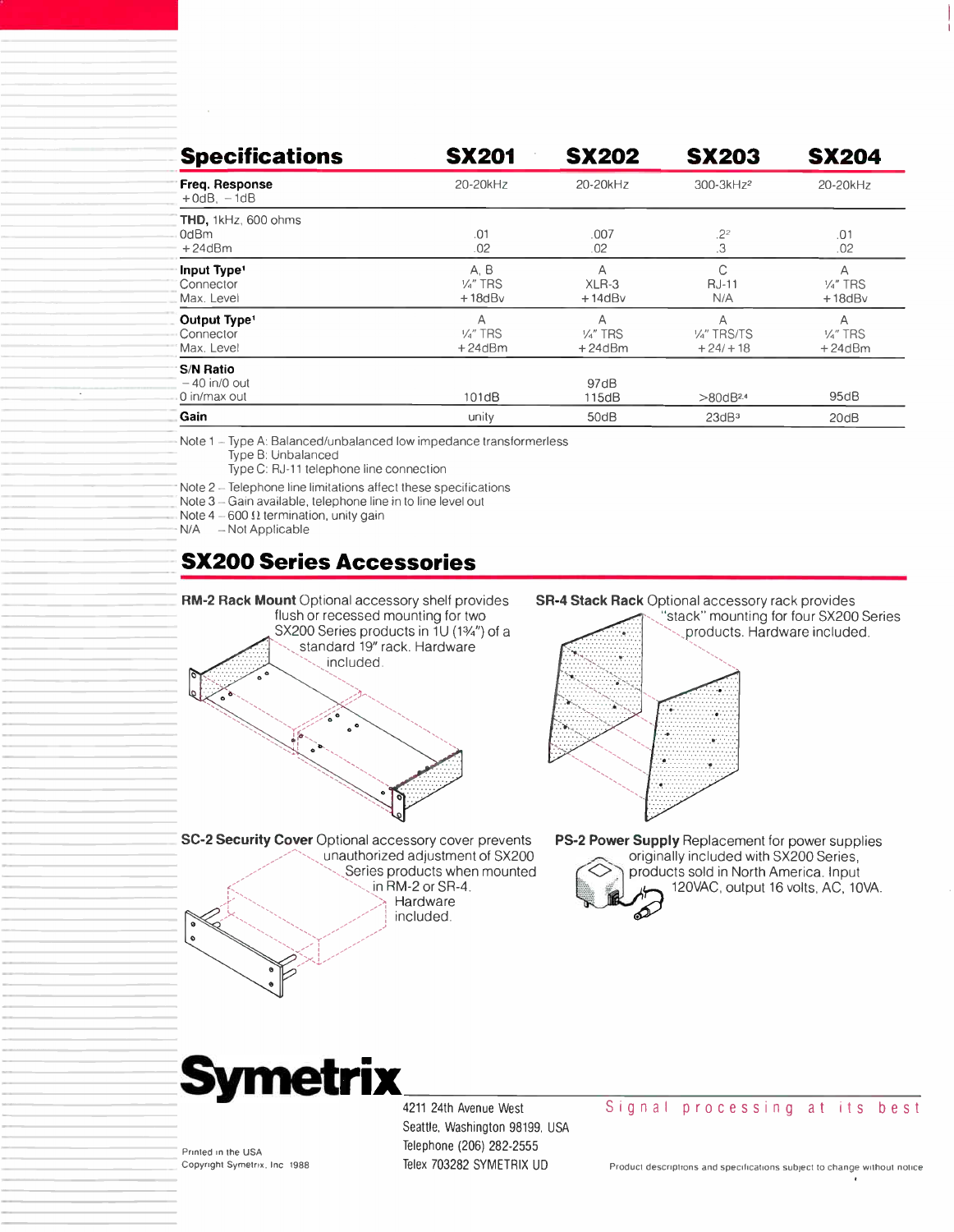



The Model SX203 Telephone Interface is a single line coupling device that provides high quality audio transfer between telephone lines and professional audio equipment. Very fast hook up and ease of operation make the SX203 ideal for radio and television talk shows and news gathering, recording studios, teleconferencing, and rental systems.

With Symetrix' positive tracking half-duplex control circuitry, the SX203 responds very naturally, yet requires absolutely no time consuming null balance. Just plug a telephone line into the rear panel modular jack, and it's ready to work. An extra modular jack is provided for a standard telephone desk set, so calls may be originated. The SX203's performance is predictably excellent with any phone line, and with any kind of telephone equipment, so even the most inexperienced user always gets great results.

# SX204 HEADPHONE

AMPLIFIER



The Model SX204 Headphone Amplifier is a 1-in 4-out stereo device, specially designed to drive multiple headphones of any impedance. The SX204 is intended for monitoring use in recording studios, radio and television stations, and for multiple headphone distribution systems in churches, theaters and meeting rooms.

Although most headphone amps will drive low impedance headphones well enough, many cannot deliver sufficient voltage swing to drive high impedance headphones. Symetrix' proprietary high voltage converter technology solves this common problem, giving the SX204 the output voltage capability of a big, high-powered amplifier. As a result, the SX204's four independent stereo

## Features

- **No balancing adjustment**
- **Very easy to use**
- **Positive tracking half-duplex**
- **Modular phone connectors**

By virtue of the SX203's positive tracking half-duplex technique, only four control functions are required. Provided are separate controls for the caller level and the host level, and two push button switches to route the caller to either the desk set or to the SX203's balanced audio output.

Telephone line and desk set connections are made via RJ-11 modular jacks. The audio input is balanced, mic or line level (switchable, nominal — 50dBm or OdBm) on a 1/4" 3-conductor TRS connector. The audio output is available balanced at line level (nominal + 4dBm) on a 1/4" 3-conductor (TRS) connector, unbalanced at line level (nominal  $+4d$ Bm) on a  $\frac{1}{4}$  2-conductor (TS) connector, and balanced at mic level (nominal  $-50$ dBm) on a  $\frac{1}{4}$ " 3-conductor (TRS) connector.

#### Features

- **Extra headroom for Hi-Z phones**
- **Stereo or mono operation**
- **Four separate channels**
- **n** Individual level controls

amplifiers can drive even high impedance headphones to maximum levels without distortion. Of course, there's plenty of power for low impedance headphones.

With the SX204, use headphones of any impedance, any efficiency, because each listener has control over the volume in his own headphones. Along with the individual level controls, an overall input level control is provided. A stereo/mono switch allows the left and right headphone outputs to be fed from just one side, and combines the left and right into mono when a stereo input signal is used. Balanced or unbalanced inputs are on 3-conductor 1/4" (TRS) connectors. Headphone outputs are on 3-conductor (stereo)  $\frac{1}{4}$  connectors.

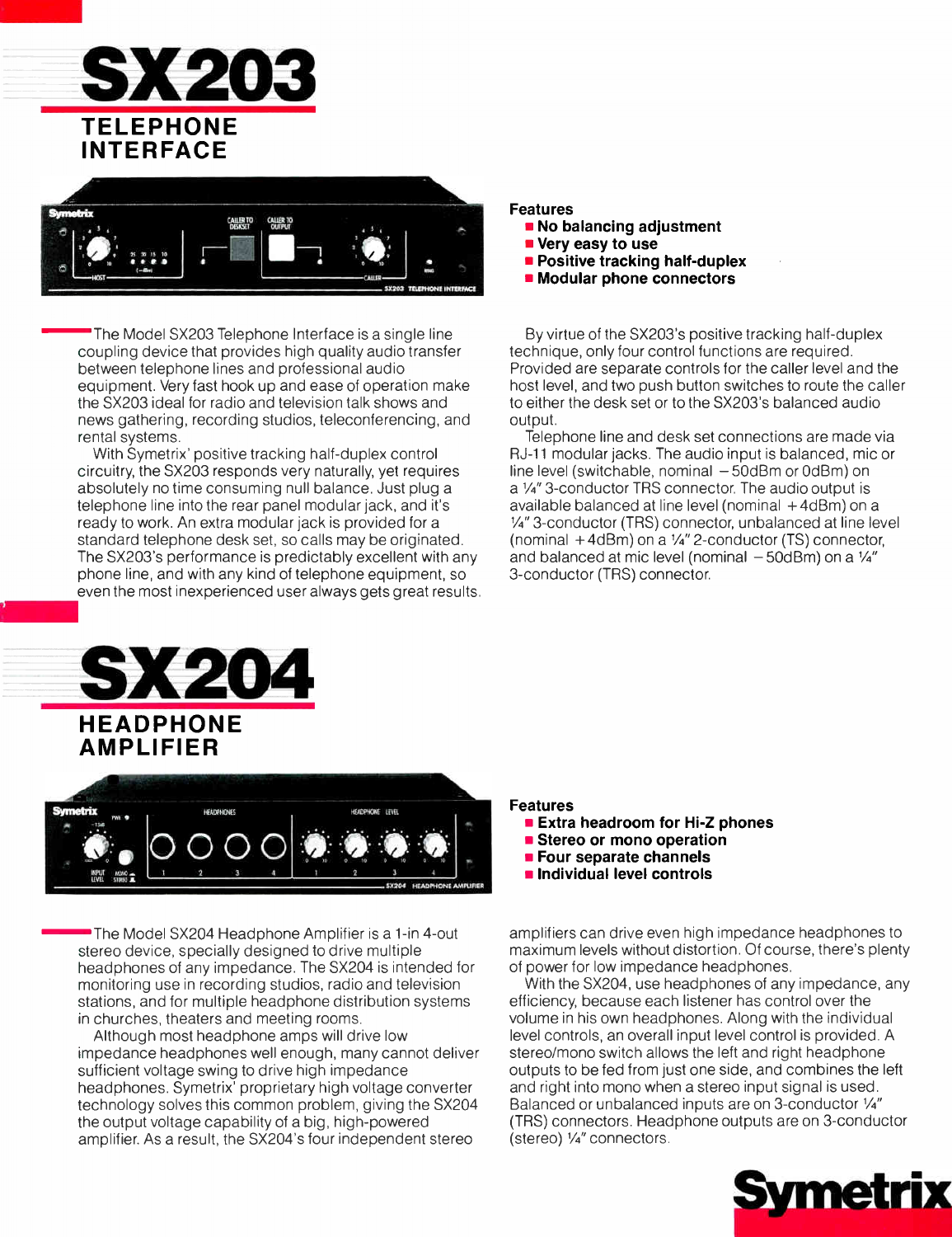The Symetrix TI-101 Telephone Interface is the most practical, yet economical device on the market today designed specifically for the connection of professional audio equipment to telephone lines in broadcast and production operations. The TI-101 employs a carefully engineered electronic hybrid circuit which creates a maximum transhybrid loss, yielding effective isolation between your studio's send to the telephone line, and your caller return signal. Your net result is clear, intelligible telephone audio which helps you keep pace with today's rapid improvements in AM, FM, and TV audio.

The T1-101 provides you with not just some, but all of the features you need in a telephone interface. At the same time the unit is simple to connect, simple to adjust, and simple to operate. An output buss or mic pre-amp feed from your console connects to the TI-101 and sends your studio signal down the telephone line. The TI-101 allows you to optimize your send level for maximum intelligibility. At the same time you can adjust the unit's built-in send limiter to prevent overdrive of the telephone line. The return signal from the TI-101 to your console is just the caller's voice. The DJ or host voice has been effectively nulled out.

Impedance and level matching to and from the telephone line and your console are done correctly by the TI-101. In addition, you can bring the caller's voice up on your studio monitor speakers without feedback. There's no need to wear headphones if you don't want to.

One of the most important features of the TI-101 is that it is a true hybrid. This means that there is no objectionable "gating" as in "speakerphone" type phone boxes. You get natural, two-way conversation between host and caller.

#### Features

Caller equalization. A two band equalizer with 8dB of boost and cut at 400 Hz and 2.5k Hz brightens up the caller and enhances intelligibility.

Send limiter. The send signal passes through a limiter with user adjustable threshold level. When properly adjusted this limiter maximizes host level, prevents overdrive of the phone line, and helps improve the send and receive circuit isolation.

Receive compressor/expander. This circuit also has a user adjustable threshold level. Above threshold the compressor rides gain on the caller, helping to maximize level, and most importantly keeping things under control during caller-host "shouting matches." Below threshold a noise reducing expander takes over and is

especially valuable for keeping long distance noise down during caller pauses.

Caller mute. A user provided remote contact closure mutes the caller instantly without clicks or pops.

LED clip indicators are provided for simple optimization of send and receive levels. When setting levels there's no guesswork involved. The user simply increases the level controls until the LEDs flash on and then backs off on the setting slightly for the optimum operating point.

Conference linking. Two T1-101's may be selectively linked together for simultaneous conferencing between two incoming telephone lines and the host.

Level compatibility. Back-panel gain switches permit the TI-101 to operate with virtually any professional mixer or console.

Bandpass filtering. A sophisticated elliptical filter is provided on the T1-101's send section which prevents studio generated signals outside of the telephone passband from interfering with telephone company signaling frequencies. On the receive section, sharp "Chebychev" filters limit the passband from 300 to 3k Hz preventing spurious signals on the telephone line from interfering with your broadcast audio.



ymetrix

•

•

•

109 Bell Street Professional Audio Products Seattle, Washington 98121, USA Telephone (206) 624-5012 Telex 32-0281 GLOBECEN SEA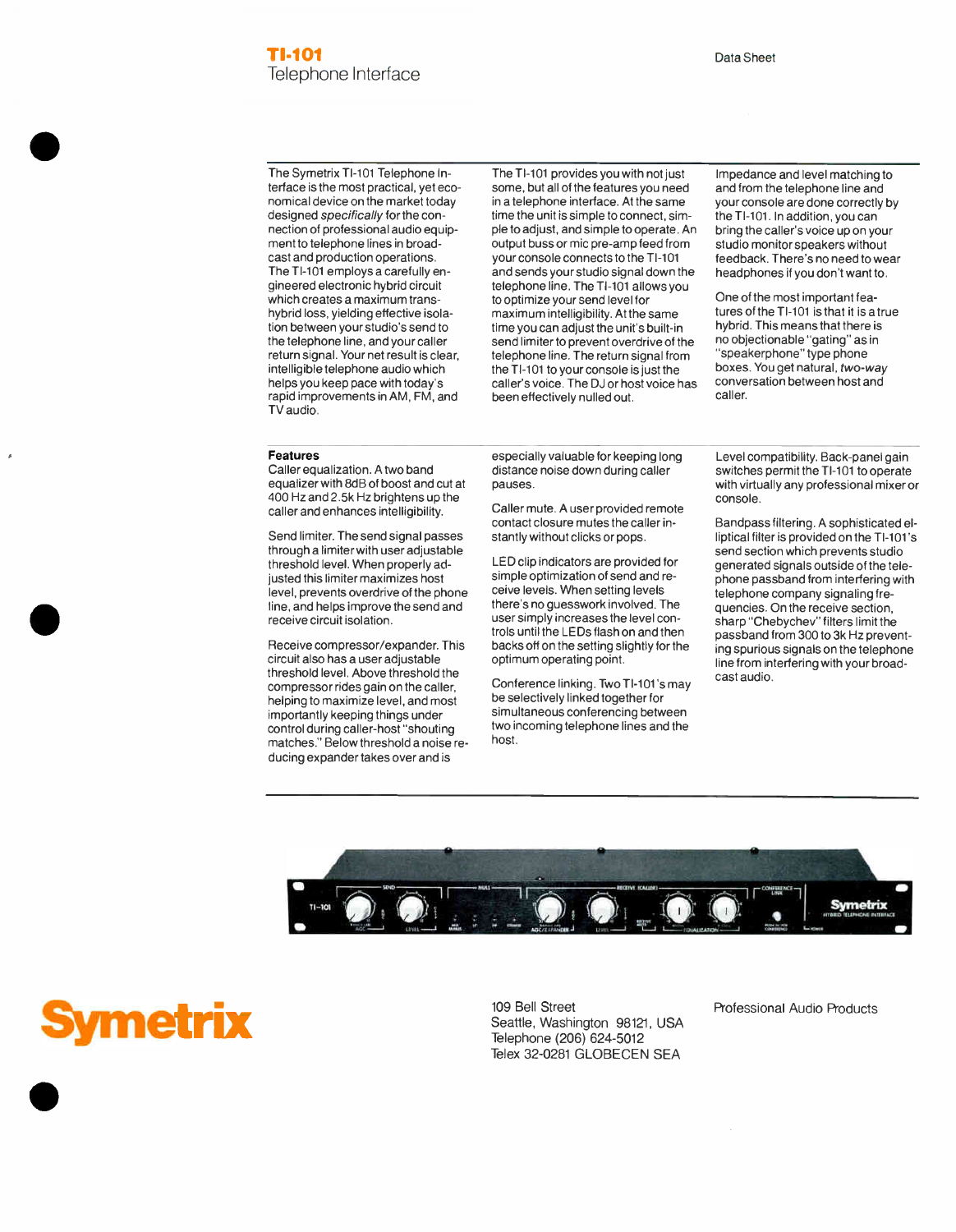Telephone Interface

 $\overline{\phantom{a}}$ 

| Input impedance                       |                                                                                                                                                     | 16.7K ohms (electronically balanced)                                                               |
|---------------------------------------|-----------------------------------------------------------------------------------------------------------------------------------------------------|----------------------------------------------------------------------------------------------------|
| Output load impedance                 |                                                                                                                                                     | $> 600$ ohms (transformer balanced)                                                                |
| Telephone port impedance              |                                                                                                                                                     | 560 ohms (transformer isolated)                                                                    |
| Nominal input and output level ranges |                                                                                                                                                     | back panel switchable between<br>$-10$ d $Bm$ and $+8$ d $Bm$                                      |
| Maximum output level                  |                                                                                                                                                     | +20dBm                                                                                             |
| <b>Maximum input level</b>            |                                                                                                                                                     | +21dBm                                                                                             |
| <b>Typical THD</b>                    |                                                                                                                                                     | .1%                                                                                                |
| Controls                              | send level, send limit, receive level,<br>receive compress/expand, 400 Hz<br>and 2.5k Hz equalization, conference                                   | link, coarse, low frequency, and high<br>frequency null adjust.                                    |
| <b>Visual indicators</b>              | LED's for indication of send clip, send<br>limit, receive clip, receive compress/                                                                   | expand, receive mute, and power on                                                                 |
| Frequency response                    |                                                                                                                                                     | (measured from telephone port to out-<br>put port) 300 Hz to 3k Hz, $\pm 3$ dB.                    |
| <b>Typical transhybrid loss</b>       |                                                                                                                                                     | 20dB over the specified frequency<br>bandwidth                                                     |
| <b>Connectors</b>                     | 3 pin "XLR" type for input and output<br>ports, dual banana posts for telephone<br>tip and ring, 1/4" phone jax for external<br>$\alpha$            | mute and conference interconnect<br>cables.                                                        |
| <b>Physical size</b>                  |                                                                                                                                                     | 13/4" high, 19" wide, 6" deep (4.45<br>48.3 x 15.2 cm)                                             |
| Shipping weight                       |                                                                                                                                                     | 7 lbs (15.4 kg)                                                                                    |
| <b>Power requirements</b>             | 60 Hz, 120 VAC, standard                                                                                                                            | 50 Hz, 220 VAC, upon request                                                                       |
| <b>Construction</b>                   | Aluminum front panel, plated steel<br>chassis, all connectors pc mounted for                                                                        | maximum reliability                                                                                |
|                                       | In the interest of continuous product<br>improvement and development.<br>Symetrix, Inc., reserves the right to<br>change or modify any of the above | in our opinion, such a change pro-<br>duces an advantage mutual to our<br>customers and ourselves. |

specifications or features, whenever,

e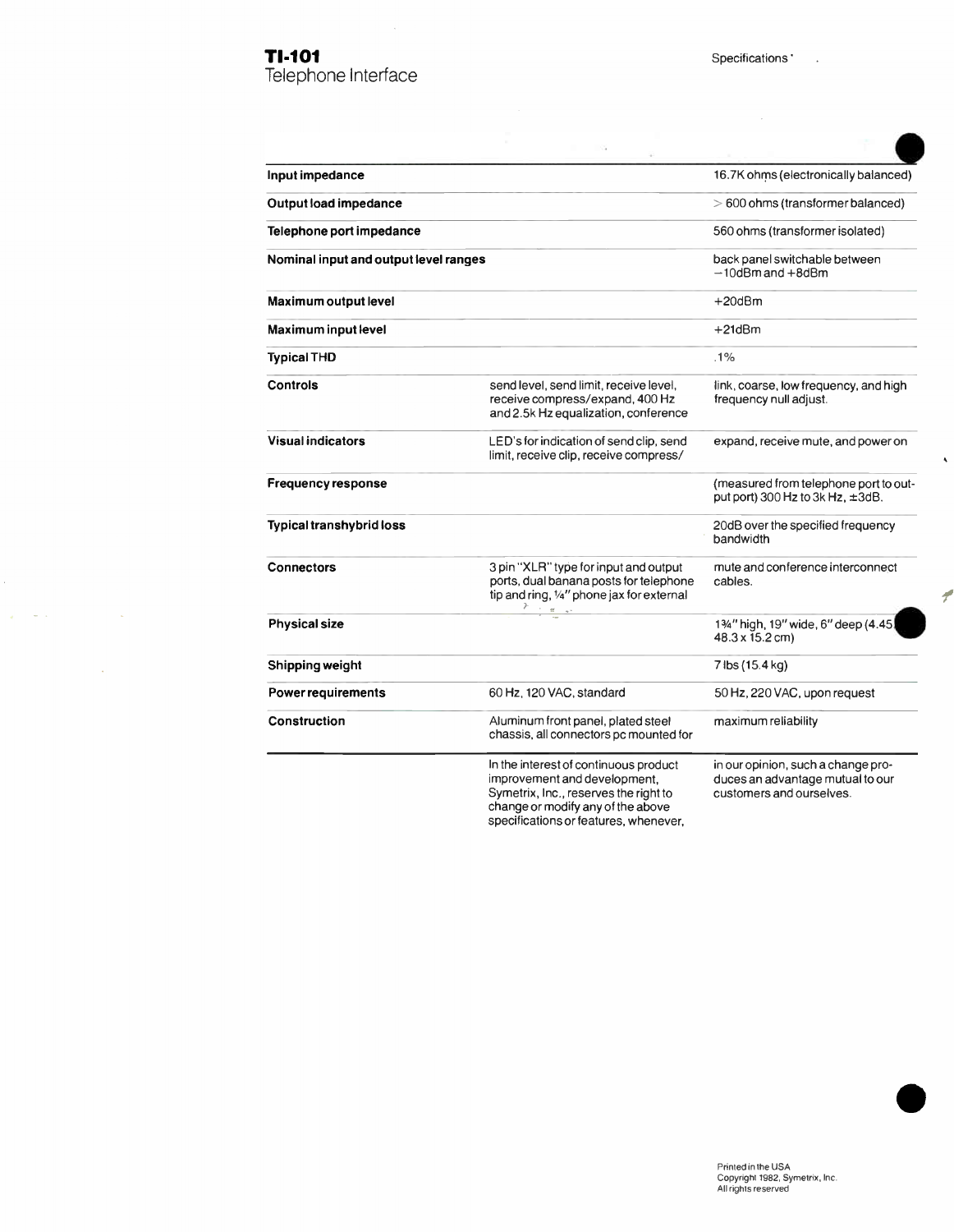| Input impedance                       |                                                                                                                                                     | 16.7K ohms (electronically balanced)                                                               |
|---------------------------------------|-----------------------------------------------------------------------------------------------------------------------------------------------------|----------------------------------------------------------------------------------------------------|
| <b>Output load impedance</b>          |                                                                                                                                                     | $>600$ ohms (transformer balanced)                                                                 |
| Telephone port impedance              |                                                                                                                                                     | 560 ohms (transformer isolated)                                                                    |
| Nominal input and output level ranges |                                                                                                                                                     | back panel switchable between<br>$-10$ dBm and $+8$ dBm                                            |
| <b>Maximum output level</b>           |                                                                                                                                                     | $+20dBm$                                                                                           |
| <b>Maximum input level</b>            |                                                                                                                                                     | $+21dBm$                                                                                           |
| <b>Typical THD</b>                    |                                                                                                                                                     | .1%                                                                                                |
| <b>Controls</b>                       | send level, send limit, receive level,<br>receive compress/expand, 400 Hz<br>and 2.5k Hz equalization, conference                                   | link, coarse, low frequency, and high<br>frequency null adjust.                                    |
| <b>Visual Indicators</b>              | LED's for indication of send clip, send<br>limit, receive clip, receive compress/                                                                   | expand, receive mute, and power on                                                                 |
| <b>Frequency response</b>             |                                                                                                                                                     | (measured from telephone port to out-<br>put port) 300 Hz to 3k Hz, ±3dB.                          |
| <b>Typical transhybrid loss</b>       |                                                                                                                                                     | 20dB over the specified frequency<br>bandwidth                                                     |
| <b>Connectors</b>                     | 3 pin "XLR" type for input and output<br>ports, dual banana posts for telephone<br>tip and ring, 1/4" phone jax for external                        | mute and conference interconnect<br>cables.                                                        |
| <b>Physical size</b>                  |                                                                                                                                                     | 13/4" high, 19" wide, 6" deep (4.45 x<br>48.3 x 15.2 cm)                                           |
| Shipping weight                       |                                                                                                                                                     | 7 lbs (15.4 kg)                                                                                    |
| <b>Power requirements</b>             | 60 Hz, 120 VAC, standard                                                                                                                            | 50 Hz, 220 VAC, upon request                                                                       |
| <b>Construction</b>                   | Aluminum front panel, plated steel<br>chassis, all connectors pc mounted for                                                                        | maximum reliability                                                                                |
|                                       | In the interest of continuous product<br>improvement and development,<br>Symetrix, Inc., reserves the right to<br>change or modify any of the above | in our opinion, such a change pro-<br>duces an advantage mutual to our<br>customers and ourselves. |

specifications or features, whenever,